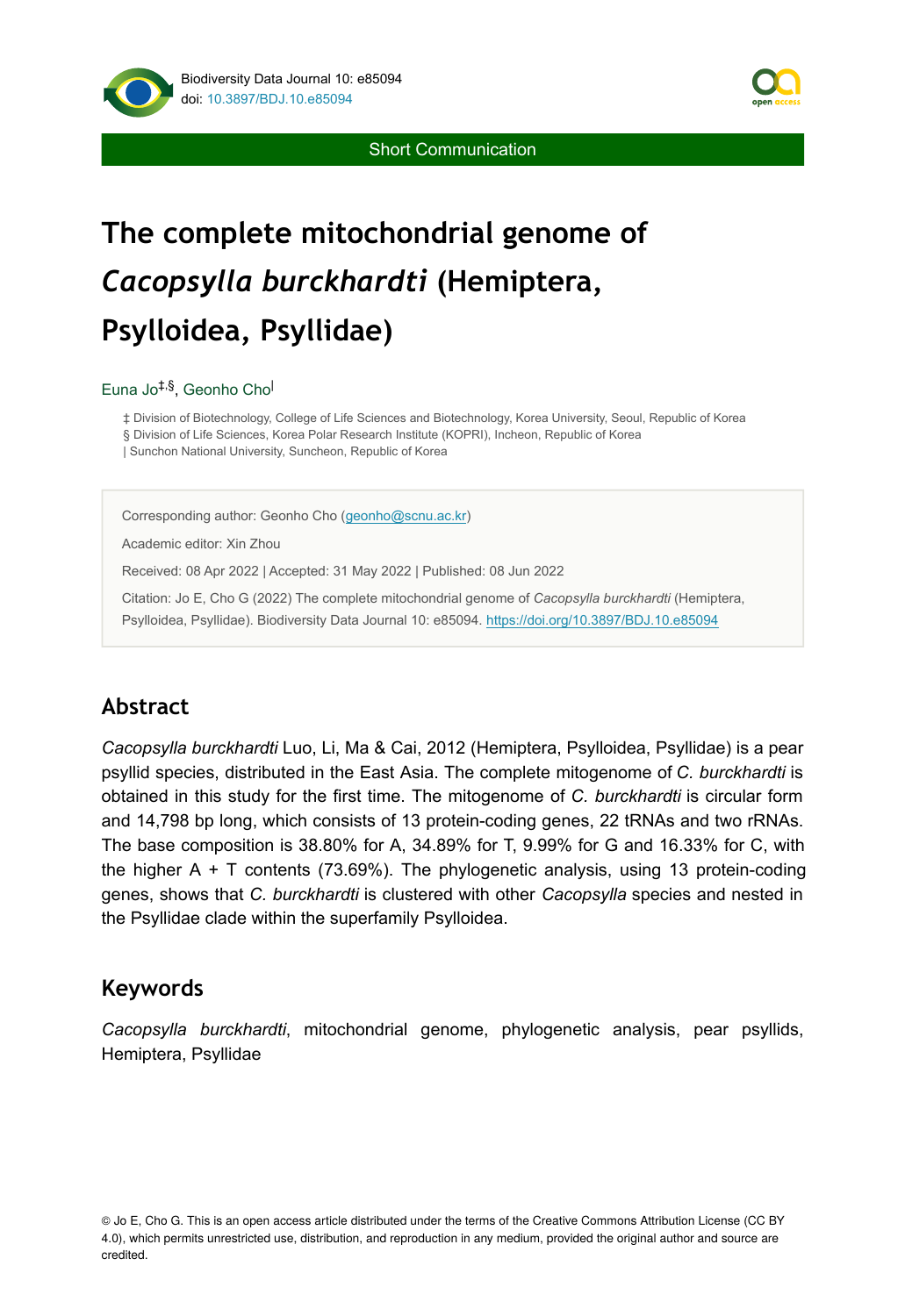### **Introduction**

Pear psyllids are major pests of cultivated and wild pears. They inflict damage by sucking plant sap, secreting honeydew and vectoring plant diseases on pears ([Cho et al. 2017,](#page-4-0) [Cho et al. 2019\)](#page-4-1). *Cacopsylla burckhardti* Luo, Li, Ma & Cai, 2012 (Hemiptera, Psylloidea, Psyllidae) is a species of pear psyllids, widely distributed in East Asia (i.e. China, Japan, Korea and Far East Russia) [\(Cho et al. 2017](#page-4-0), [Cho et al. 2020a](#page-4-2)). The largest psyllid genus *Cacopsylla* includes hundreds of species and constitutes lots of economically important pest species all around the world; however, there are many taxonomic problems remaining to be solved. Recent molecular phylogenetic studies have been attempted to resolve repeated misidentifications and to reveal their evolutionary relationships using mitochondrial and nuclear genes [\(Percy et al. 2018](#page-5-0), [Cho et al. 2019,](#page-4-1) [Cho et al. 2020b](#page-4-3), [Tsai](#page-5-1) [et al. 2020\)](#page-5-1). To date, only three complete mitochondrial genomes were publicly released in the Genus *Cacopsylla* ([Que et al. 2015](#page-5-2), [Percy et al. 2018,](#page-5-0) [Wang et al. 2021\)](#page-5-3). Here, we report the first complete mitogenome sequence of *C. burckhardti* and its phylogenetic position within the superfamily Psylloidea.

### **Material and methods**

The samples of *C. burckhardti* were collected from Myeonggae-ri, Nae-myeon, Hongcheon-gun, Gangwon-do, Korea (37°51'37.44"N 128°32'36.72"E). The specimens are deposited in the College of Agriculture and Life Science, Seoul National University (SNU, Seunghwan Lee, seung@snu.ac.kr) under the voucher number 150606GH-30. Total genomic DNA was extracted using Omniprep Genomic DNA isolation kit (G-Biosciences, MO, USA). The quality and quantity of DNA were checked by the gel electrophoresis method and Qubit 2.0 Fluorometer (Life Technologies, CA, USA), respectively. The 150 bp paired-end library was prepared using TruSeq DNA Nano kit (Illumina, CA, USA) and sequenced on an Illumina Novaseq 6000 sequencing system according to the manufacturer's protocol. A total of 370,678,166 raw reads and 55.972403 gigabases were produced. The average sequencing depth for the mitochondrial genome was 3,718x, which was much higher than the other relatively low depth mitochondrial genomes. FastQC v. 0.11.9 [\(Andrews 2020\)](#page-4-4) was used to check the quality and to filter out the adapters and lowquality reads. *De novo* assembly of mitochondrial genome of *C. burckhardti* was conducted using 363,443,312 trimmed reads and GetOrganelle pipeline ([Jin et al. 2020](#page-5-4)). The genes were annotated through MITOS web server [\(Bernt et al. 2013\)](#page-4-5), followed by manual curation using Geneious 6.1.7 [\(Kearse et al. 2012\)](#page-5-5). A circular map of the mitochondria was generated using OGDRAW v.1.3.1 ([Lohse et al. 2007](#page-5-6)).

#### **Results and Discussion**

The complete mitochondrial genome of *C. burckhardti* (GenBank accession no. OK574466) is 14,798 bp in length, including 13 protein-coding genes, 22 transfer RNA genes and two ribosomal RNA genes (Fig. [1](#page-2-0)). The base composition is A (38.80%),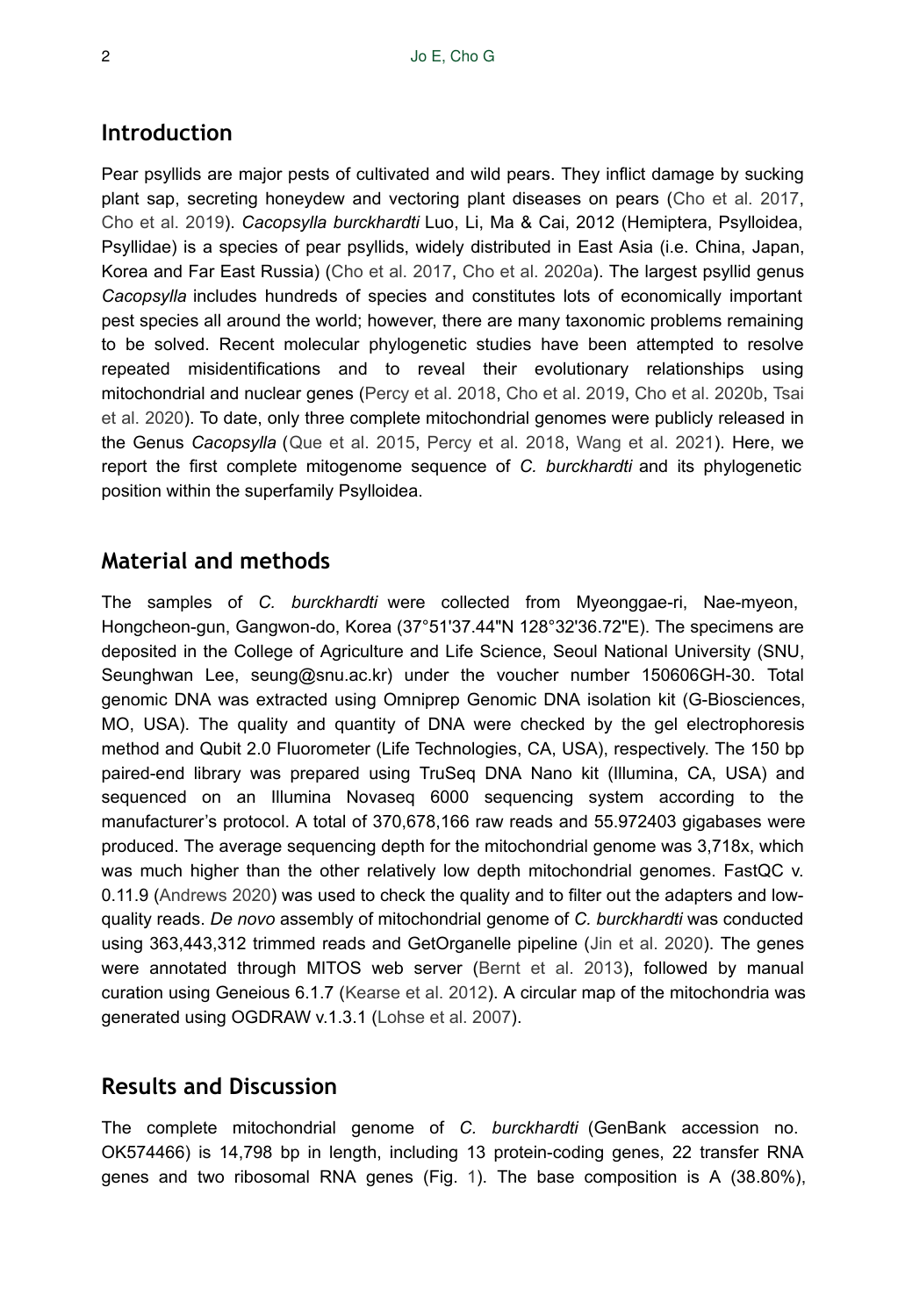T (34.89%), G (9.99%) and C (16.33%), with a high A + T contents of 73.69%. The proteincoding genes have four types of start codons (6 ATAs, 4 ATGs, 2 TTGs and 1 ATT) and three types of stop codons (9 TAAs, 1 TAG and 3 Ts). Based on the 13 protein-coding genes, phylogenetic relationships were analysed for 10 species from the superfamily Psylloidea, with *Bemisia tabaci* (MH714535) as outgroup (Fig. [2\)](#page-3-0). The neighbor-joining (NJ) method with 10,000 bootstrap replications was implemented by MEGA11 software [\(Tamura et al. 2021\)](#page-5-7). The tree shows that *C. burckhardti* is clustered with *Cacopsylla* species (*C. coccinea* and *C. pyri*) and they are grouped with other species belonging to Psyllidae (*Psylla alni*, *Heteropsylla cubana*, *Acizzia uncatoides*, *Freysuila caesalpiniae* and *Russelliana solanicola*). The mitogenome of *C. burckhardti* will be an important addition to explore the evolutionary relationships of pear psyllids as well as the superfamily Psylloidea.

<span id="page-2-0"></span>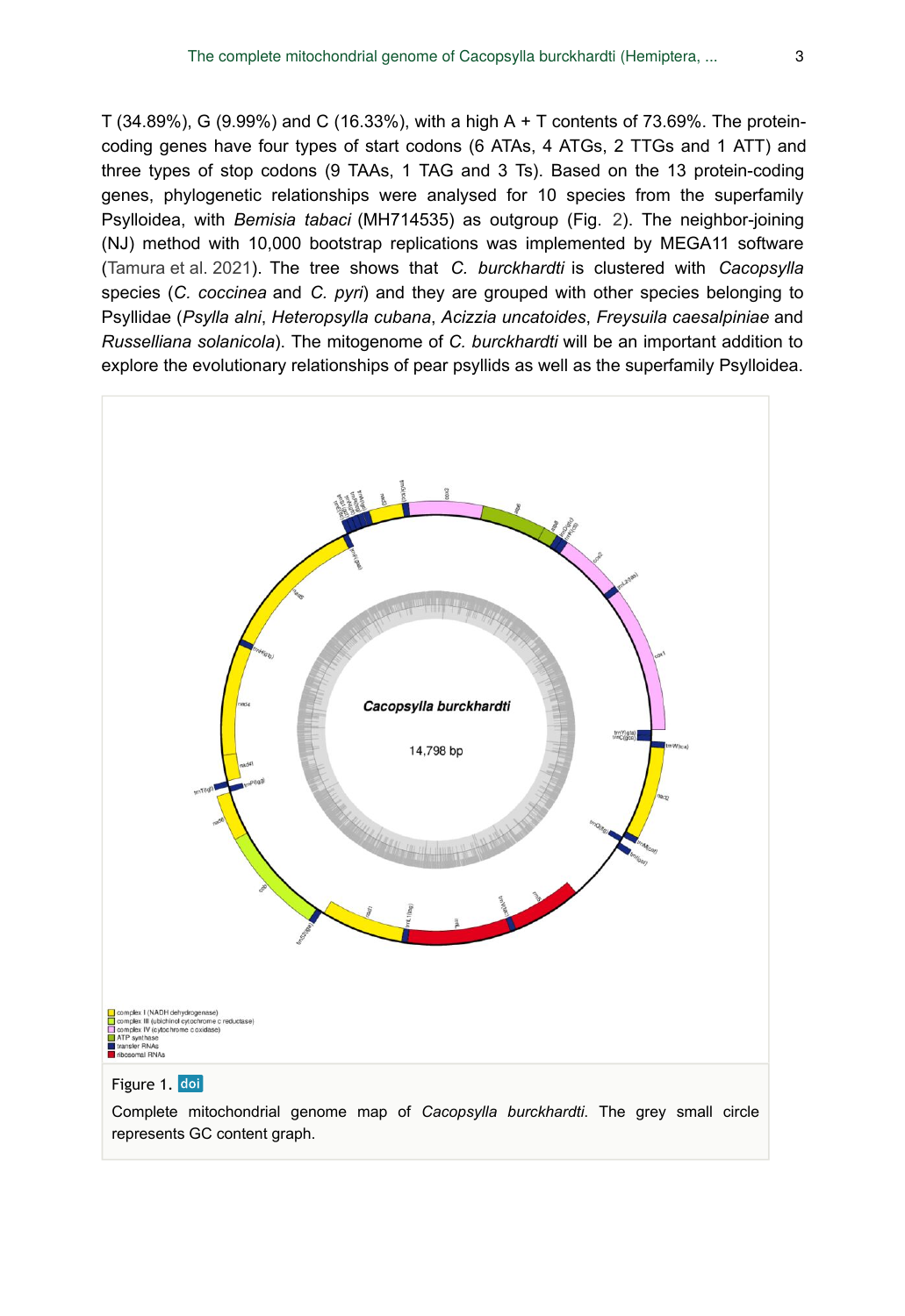<span id="page-3-0"></span>

Phylogenetic relationship between *Cacopsylla burckhardti* and other psylloid species, based on 13 protein-coding genes of mitochondrial genomes. The tree was constructed using the neighbor-joining (NJ) method with 10,000 bootstrap replicates. The bootstrap support values are shown on each node. The scientific names and GenBank accession numbers are shown for each branch.

# **Acknowledgements**

This work was supported by a research promotion program of SCNU.

# **Funding program**

Research promotion program of SCNU.

# **Grant title**

Research promotion program of SCNU.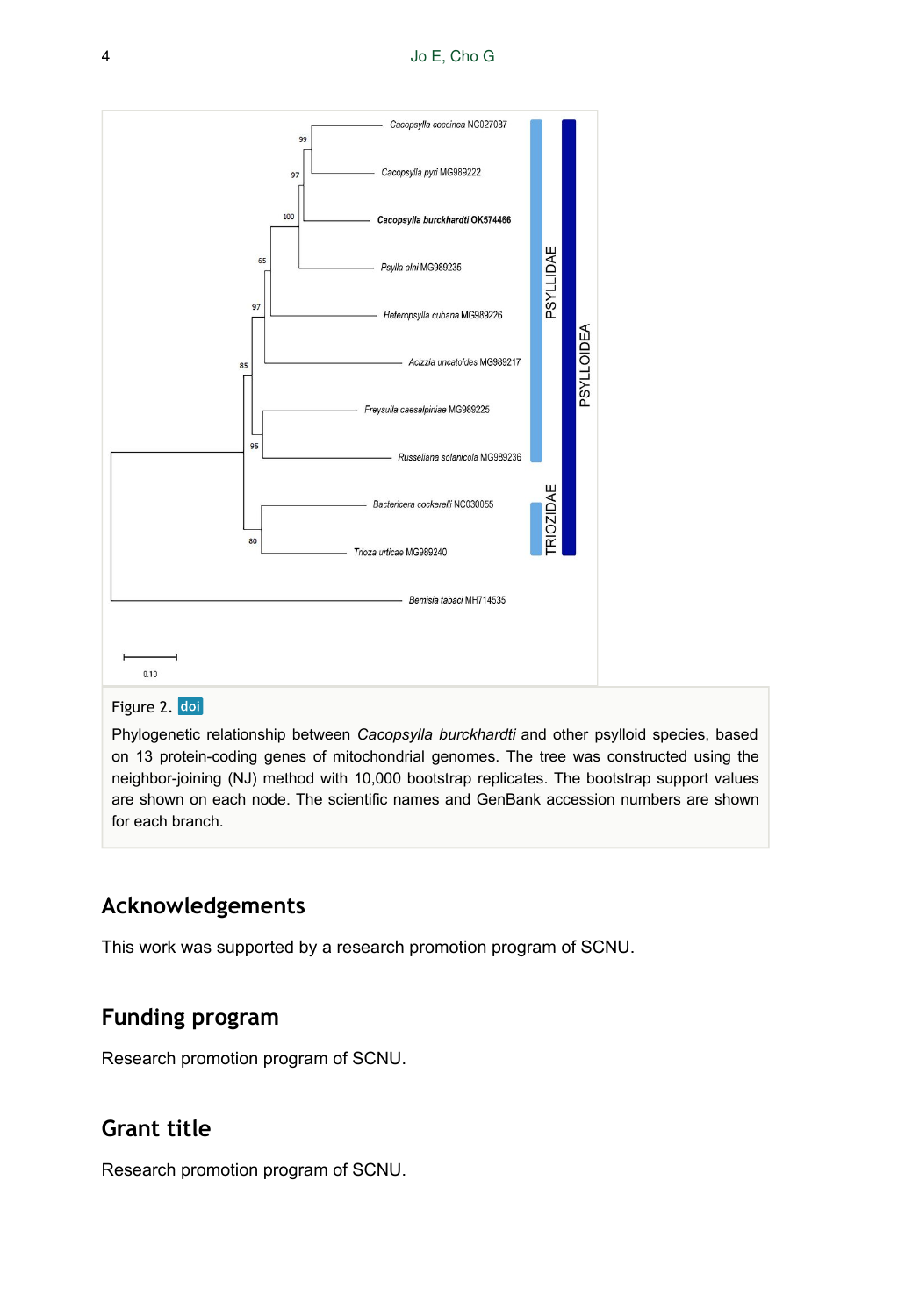# **Hosting institution**

Sunchon National University.

# **Ethics and security**

We declare that there are no violations of my institution's guidelines and national or international regulations.

# **Author contributions**

Conceptualisation, G.C.; methodology, E.J., and G.C.; software, E.J. and G.C.; validation, E.J. and G.C.; formal analysis, E.J. and G.C.; investigation, E.J. and G.C.; resources, G.C.; data curation, E.J.; writing—original draft preparation, E.J.; writing—review and editing, E.J. and G.C.; visualisation, G.C.; project administration, G.C.; funding acquisition, G.C.

# **Conflicts of interest**

No potential conflict of interest was reported by the author(s). We have no relevant interest(s) to disclose.

# **References**

- <span id="page-4-4"></span>• Andrews S (2020) FastQC: a quality control tool for high throughput sequence data. v. 0.11.9. Available online at: <https://www.bioinformatics.babraham.ac.kr/projects/fastqc/>.
- <span id="page-4-5"></span>• Bernt M, Donath A, Jühling F, Externbrink F, Florentz C, Fritzsch G, Pütz J, Middendorf M, Stadler P (2013) MITOS: Improved de novo metazoan mitochondrial genome annotation. Molecular Phylogenetics and Evolution 69 (2): 313-319. [https://doi.org/](https://doi.org/10.1016/j.ympev.2012.08.023) [10.1016/j.ympev.2012.08.023](https://doi.org/10.1016/j.ympev.2012.08.023)
- <span id="page-4-0"></span>• Cho G, Burckhardt D, Inoue H, Luo X, Lee S (2017) Systematics of the east Palaearctic pear psyllids (Hemiptera: Psylloidea) with particular focus on the Japanese and Korean fauna. Zootaxa 4362 (1).<https://doi.org/10.11646/zootaxa.4362.1.4>
- <span id="page-4-1"></span>• Cho G, Malenovský I, Lee S (2019) Higher-level molecular phylogeny of jumping plant lice (Hemiptera: Sternorrhyncha: Psylloidea). Systematic Entomology 44 (3): 638‑651. <https://doi.org/10.1111/syen.12345>
- <span id="page-4-2"></span>• Cho G, Labina ES, Lee S (2020a) To the knowledge of jumping plant-lice (Hemiptera: Psylloidea) of the Russian Far East. Far Eastern Entomologist 412: 13-16. [https://](https://doi.org/10.25221/fee.412.2) [doi.org/10.25221/fee.412.2](https://doi.org/10.25221/fee.412.2)
- <span id="page-4-3"></span>• Cho G, Malenovský I, Burckhardt D, Inoue H, Lee S (2020b) DNA barcoding of pear psyllids (Hemiptera: Psylloidea: Psyllidae), a tale of continued misidentifications. Bulletin of Entomological Research 110 (4): 521-534. [https://doi.org/10.1017/](https://doi.org/10.1017/s0007485320000012) [s0007485320000012](https://doi.org/10.1017/s0007485320000012)